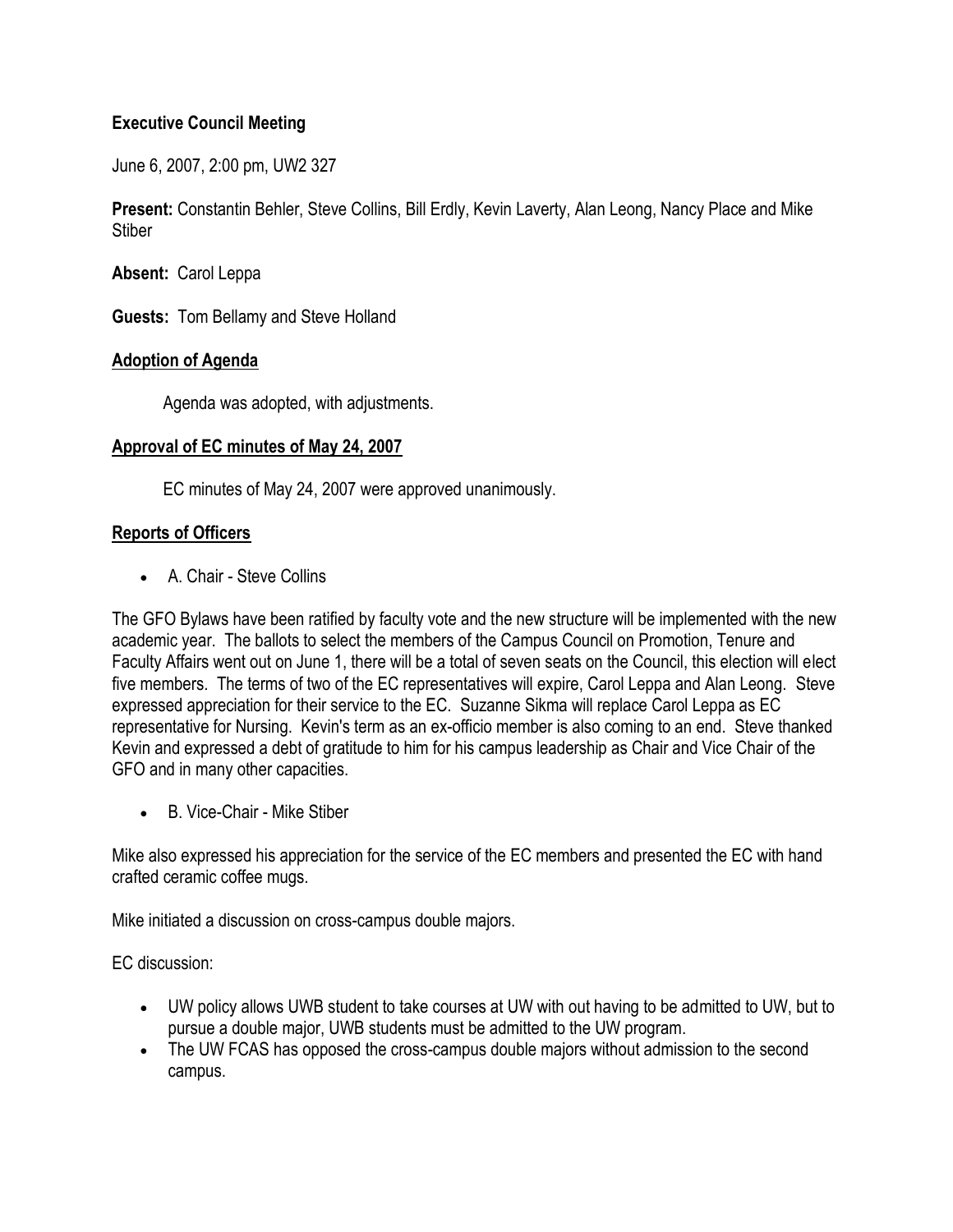# **Motion:**

The EC endorses in principle the idea that students should be able to double-major across UW campuses. The EC directs the GFO Chair to work with the Vice Chancellor of Academic Affairs during the summer to prepare a background document on structural impediments to students earning double majors across UW campuses. This document should include possible remedies to impediments that prevent students from other campuses from earning second majors at UWB and should be presented to the EC during an early fall 2007 meeting. Steve called the motion, Constantin seconded, the motion carried.

 The EC reviewed the new "Distribution List" and "New Program" documents which develop procedures to ensure proper routing and communication with all internal constituents. These forms will help standardize EC business across the campus. The New Program form will also help to provide a standard outline for the Tri-campus Curriculum review of all new undergraduate majors, minor and concentrations. One area that needs to be clarified in this process is when the Chancellor's approval and resource allocation is approved for the proposals.

# **Old Business**

A. Accounting option

Steve Holland presented the EC with a "Proposal for an Accounting Option". The new option in Accounting for Business students at UWB will start Autumn 2008. This proposal has added detail on the budget in response to the EC request, the total incremental cost per FTE is estimated to be \$8500. Funding per FTE should come from tuition and state subsidy, the funding estimate is based on faculty lines, staff lines, startup costs and library costs. Rationale for the program demonstrates the need in the region for welleducated accountants and includes ethics as a strong component of the program, supporting the mission of the Business Program and UWB. The EC deliberated and determined that the proposal would be considered as a full proposal, rather than a NOI (proposed at the last EC meeting).

## **Motion:**

 The EC endorses forwarding the Business Program's Accounting Option to the UW Registrar for Tri-campus review. Steve called the motion, Kevin seconded, the motion carried.

# **Reports of Committees**

A. Curriculum Committee

Constantin presented the EC with a report from the Curriculum Committee on criteria for the UW Writing Requirement under the General Education and Basic Skills Requirements. Students must complete 10 credits of writing-intensive ("W") courses, in addition to any program requirements. W courses are available in a wide range of programs. The Curriculum Committee came to a consensus that the UW grade requirement of 0.7 was too low for UWB to accept as a standard. The EC agreed with this determination and raised the passing grade to 2.0.

# **Motion:**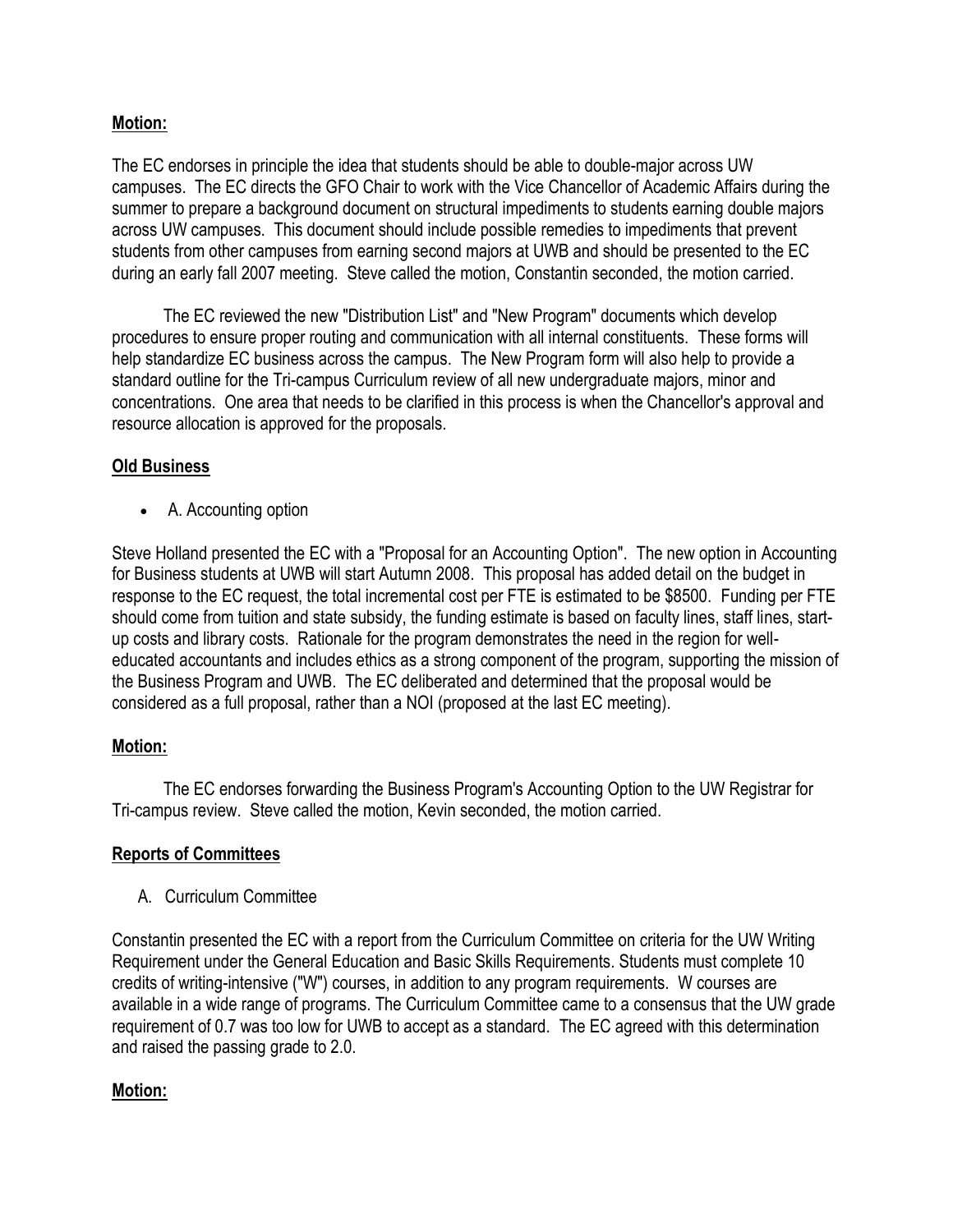The EC endorsed the attached [\(Attachment I\)](http://www.uwb.edu/gfo/minutes/EC6-6-07Attachment1.pdf) UWB General Education and Basic Skills Requirements, Writing (W) Requirement. Kevin called the motion, Steve seconded, the motion carried.

- B. Faculty Affairs no report.
- C. Instructional and Research Support Committee no report.
- D. Strategic Planning and Budget no report.
- E. Student Relations no report.

## **Reports from Programs**

No reports.

### **New Business**

A. SIS Resolution

The EC reviewed the attached [\(Attachment II\)](http://www.uwb.edu/gfo/minutes/EC6-6-07ECAttachment2.pdf) resolution drafted by Steve on the new campus. The resolution, if approved will be sent to Ana Mari Cauce and Lee Huntsman, co-chairs of the UW Working Group, to the UW Senate and to the UWB faculty.

### **Motion:**

 The EC endorsed the attached EC Resolution on the New Campus. Steve called the motion, Kevin seconded, the motion carried.

B. EC Budget Resolution

The EC reviewed the attached [\(Attachment III\)](http://www.uwb.edu/gfo/minutes/6-6-07ECAttachment3.pdf) Budget Resolution. The EC would like to have a stronger role in the development process of the UWB budget.

EC discussion on the 2007-09 UWB budget:

- The EC cannot endorse a budget without being involved in the decision making earlier in the process.
- The campus needs a group to study the permanent budget.
- Central funding for curriculum planning, where should that come from?
- There needs to be campus level planning as well as program level planning.
- Alignment of budget decisions are not clear at UWB.
- New science initiatives have not been addressed in the budget.
- Where is the budget allocation for STEM?

## **Motion:**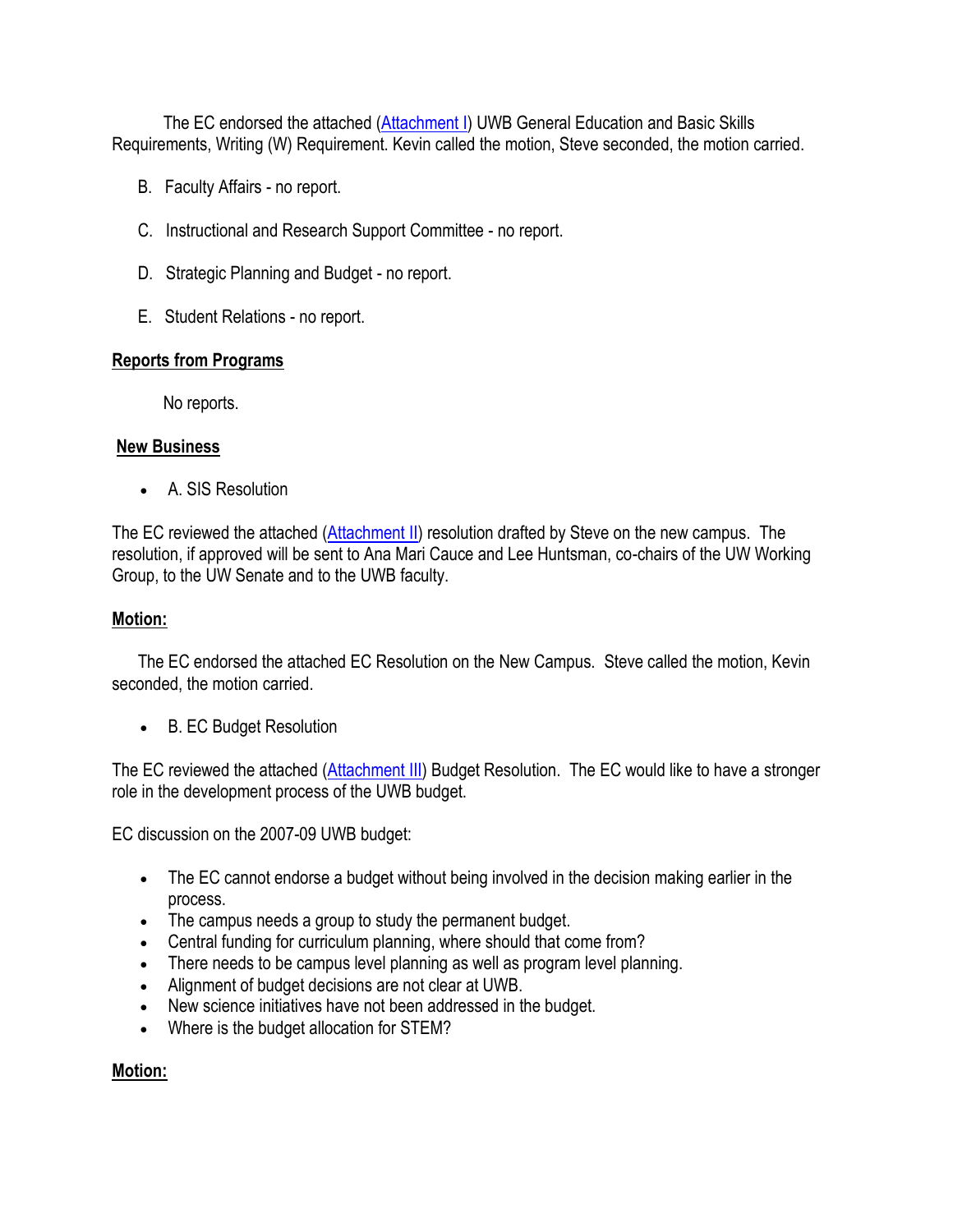The EC endorses the attached EC Motion on the 2007-09 Biennial Budget. Steve called the motion, Kevin seconded, the motion carried.

C. Curriculum Committee: "W" courses

This agenda item was discussed and a motion made under the Curriculum Committee Reports.

D. UWB core and lower division entering with college credits - agenda item carried forward.

Meeting adjourned at 4:00 pm.

Last EC meeting until Autumn Quarter 2007.

Minutes submitted by Barbara Van Sant, reviewed by Mike Stiber.

Attachment I

### *General Education and Basic Skills Requirements*

#### **Additional Writing Requirement**

#### **Requirement**

UWB students must complete 10 credits of writing-intensive ("W") courses, in addition to any program requirements. These may be courses designated in the quarterly Time Schedule with the comment "WRITING." See below for the [criteria](http://www.washington.edu/students/ugrad/advising/ged/gedw#criteria#criteria) which are used to determine whether a course qualifies as a W course.

W courses are available in a wide range of programs. Although you shouldn't wait until the last minute to meet the W-course requirement, it was originally intended that at least some of your writing-intensive courses should be courses in your major, providing you with writing instruction and practice in your chosen area of study.

#### **Grades required**

A grade of 2.0 or higher is required. Courses may not be taken on the satisfactory/not satisfactory (S/NS) grading option.

#### **Overlap with other requirements**

W courses may overlap with any other requirement except the 5-credit English composition course. The courses you use to satisfy the W-course requirement may also count toward your major, a minor, [Areas of](http://www.washington.edu/students/ugrad/advising/ged/gedAoK.html)  [Knowledge](http://www.washington.edu/students/ugrad/advising/ged/gedAoK.html), and/or the [Q/SR](http://www.washington.edu/students/ugrad/advising/ged/gedqsr.html) requirement. In theory, one course could count toward all five requirements.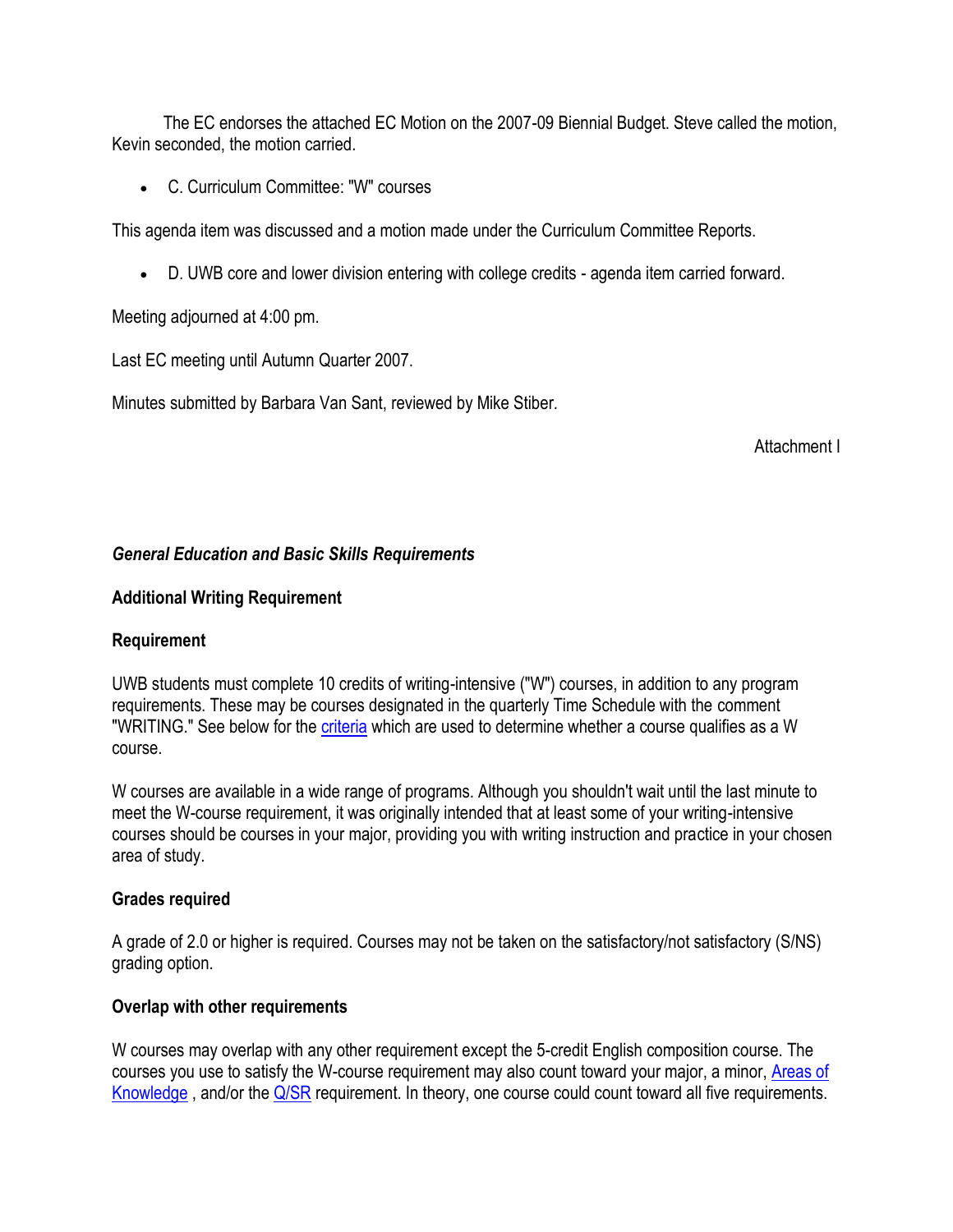### **Transfer courses**

Many students transfer courses which required enough writing to qualify as W courses. A "W" usually means that a course requires either several short papers or a term paper with a required revision. If you think you have transferred a course that should count as a W course, consult your adviser.

#### **Postbaccalaureate students**

Postbaccalaureate students are not required to complete the additional writing requirement.

### **Optional W courses**

Some courses in the Time Schedule have the notation, "OPTIONAL W COURSE." In these courses, the professor will explain the writing requirements for those students who wish to receive a W. Students who complete the additional requirements will receive Ws on their transcripts; the other students in the course will not.

### **Ws by special arrangement**

Many students make special arrangements to have a UW course count toward the W-course requirement, even though it is not designated as a W course in the Time Schedule.

If you are taking a course that requires extensive writing, you can discuss with the professor the possibility of earning a W for the course. Some professors are not familiar with the W-course [criteria](http://www.washington.edu/students/ugrad/advising/ged/gedw#criteria#criteria) ; it is a good idea to print out the criteria below and take the list with you. The professor can, if he or she chooses, decide to make the course a W course after the quarter has started; each student will then automatically receive a W.

It is also possible for you and the professor to make an arrangement in which you alone will complete the extra work required to meet the W-course criteria. For example, a 10-page paper is not sufficient to meet the W-course criteria; but a 10-page paper which is graded by the professor and then rewritten by you and resubmitted *does* meet the W criteria. Professors can award Ws to individual students in a course; there is a place to mark Ws on the grade sheet they submit for the class at the end of the quarter. Any course which is posted with a W on your transcript can count toward the additional-writing requirement.

## **Backdating Ws**

If you have already completed a UW course that you feel satisfied the W-course criteria below, you can petition to have a W posted on the course. Print and use the [W-Course Petition](http://www.washington.edu/students/ugrad/advising/ged/Wpetition.pdf) form.

*NOTE: The W petition is only for UW courses already completed*. For UW courses in progress, read ["Ws by](http://www.washington.edu/students/ugrad/advising/ged/gedw#special#special) [special arrangement"](http://www.washington.edu/students/ugrad/advising/ged/gedw#special#special) above. For transfer courses, see your adviser.

On the W petition form, you will describe the writing assignments you completed in the course. *You must supply documentation*: either the instructor's signature on the petition form, or the course syllabus describing the writing requirements, or the graded papers. The petition and documentation are submitted to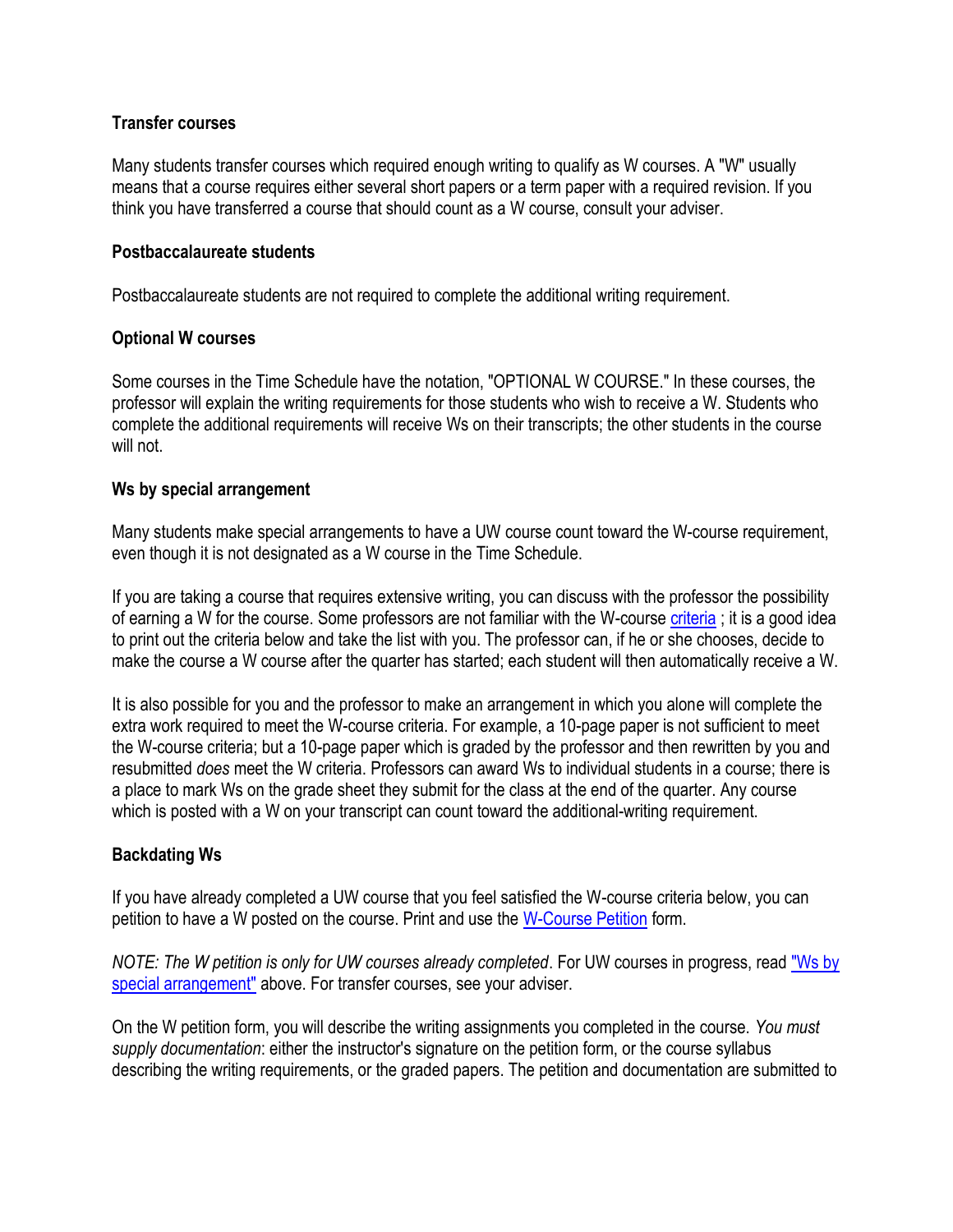your program advisor; you can return and pick up the course syllabus or your papers a few days later. If the petition is approved, a W will be posted on your transcript.

## **Registering for W courses**

Whether or not a course qualifies as a W course depends on how the course is taught that particular quarter, so there is no permanent list of W courses, and W courses are not indicated in the General Catalog. Each W course is indicated in the quarterly Time Schedule with the notation "MEETS WRITING REQUIREMENT" OR "OPTIONAL W COURSE."

### **Recommendations**

Writing is communicating. One of the most valuable skills you can develop during a university education is the ability to write well. It is a skill universally valued by employers and graduate and professional programs, not to mention the instructors of your undergraduate courses.

In college courses, your papers will not normally be summaries of what you have learned in class but further in-depth exploration and investigation of topics discussed in lecture. In your papers you will be allowed to develop your own ideas and interpretations. In fact, much of your university education will occur not in the classroom, but in the research and writing of papers required by your courses.

As you write, you will practice organizing your thoughts into logical, persuasive arguments. Allow time to rewrite and revise your writing. Review the comments instructors write on your papers and use what you've learned in your next paper. Work at improving your writing, and you will notice that your analytical and verbal-communication skills also improve.

## **W-course criteria**

A W course must require 10-15 pages of graded, out-of-class writing, in the form of a longer paper with a required revision OR two or more short papers.

## **Guidelines**

- Papers may be graded by professors, instructors, TAs, and/or readers.
- Students should receive some feedback on their writing; that is, comments on papers should not be restricted to content only.
- Revisions do not count in the total number of pages of writing. Typical writing assignments:
	- $\circ$  one 10-15 page paper with a required revision
		- $\circ$  two similar 5-page papers
		- $\circ$  two short book reviews and one longer paper
- Take-home exams do not count toward the 10-15 page total, unless students are given ample time for thoughtful writing and revision, and exams are graded for writing (organization, clarity of expression) as well as content.
- Creative writing and verse writing do not count toward the 10-15 page total.
- Journals and annotated bibliographies do not count toward the 10-15 page total.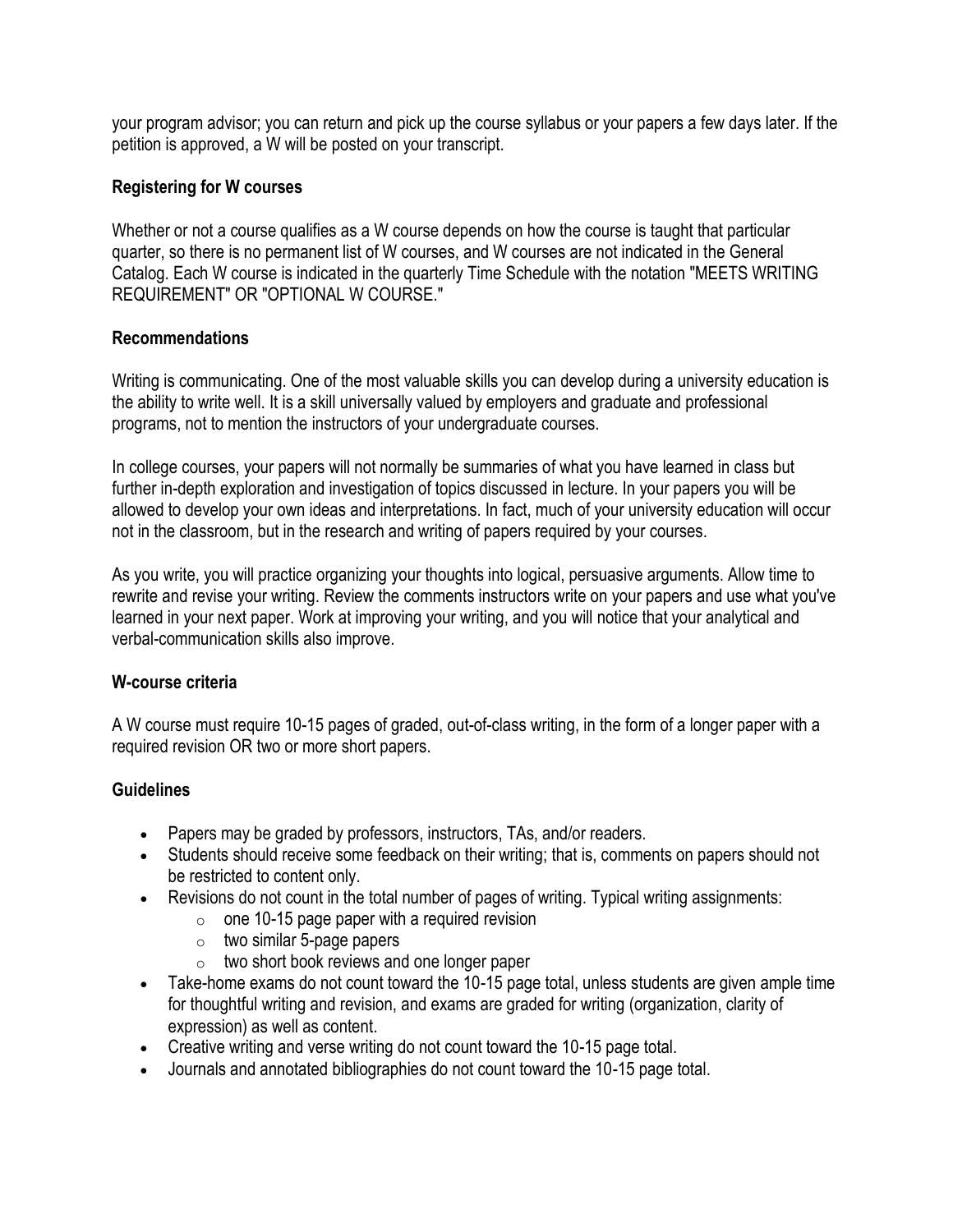- The amount of writing required for a W is not determined by the number of credits assigned to the course. These criteria apply to all courses, even those earning only one or two credits.
- If the requirement is a major paper with an *optional* revision, the course may be posted "Optional W Course." The instructor will indicate the students who completed the W requirement on the grade sheet.

Attachment II

# **EC RESOLUTION ON THE NEW CAMPUS**

WHEREAS the University of Washington Bothell (UWB) was planned and sited in its present location in order to provide access to the greatest number of students in the rapidly growing areas of north King and south Snohomish Counties, including areas on the east side of Lake Washington, and

WHEREAS approximately half of the population growth used by the Higher Education Commission Board to establish the need for a new campus in Everett comes from the same area as that for which UWB was planned, and

WHEREAS the Faculty of UWB is committed to providing access to higher education for all qualified students in the region, and

WHEREAS state and university funding for program growth at UWB has always been dependent on student demand, so that new programs could be added only when a sufficient number of students enrolled in such programs, and

WHEREAS special funding is necessary for program development and start-up to support the timely growth of new majors (funding independent of steady-state operating funds), and

WHEREAS splitting enrollment across multiple sites in close proximity will require a different funding model to ensure a comprehensive range of majors at each site, and

WHEREAS the Executive Council of the GFO has, in cooperation with the UWB administration, initiated a process for campus-level strategic planning for new majors and academic programs that will provide more choices for students while responding to needs of employers and priorities of the faculty;

## BE IT THEREFORE RESOLVED THAT THE FACULTY OF UWB

- (1) Is committed to working with the UW administration and other stakeholders in developing a single fully integrated campus that meets needs for a UW education not only in the Eastside and the SIS region, but also in the state, Pacific Northwest, and beyond, using a variety of delivery methods and multiple sites, including Bothell and the SIS region, and
- (2) Supports planning for the development of new programs and majors that match the interests of potential students and the needs of regional employers through a process that is accountable through the EC to the Faculty of UWB, and